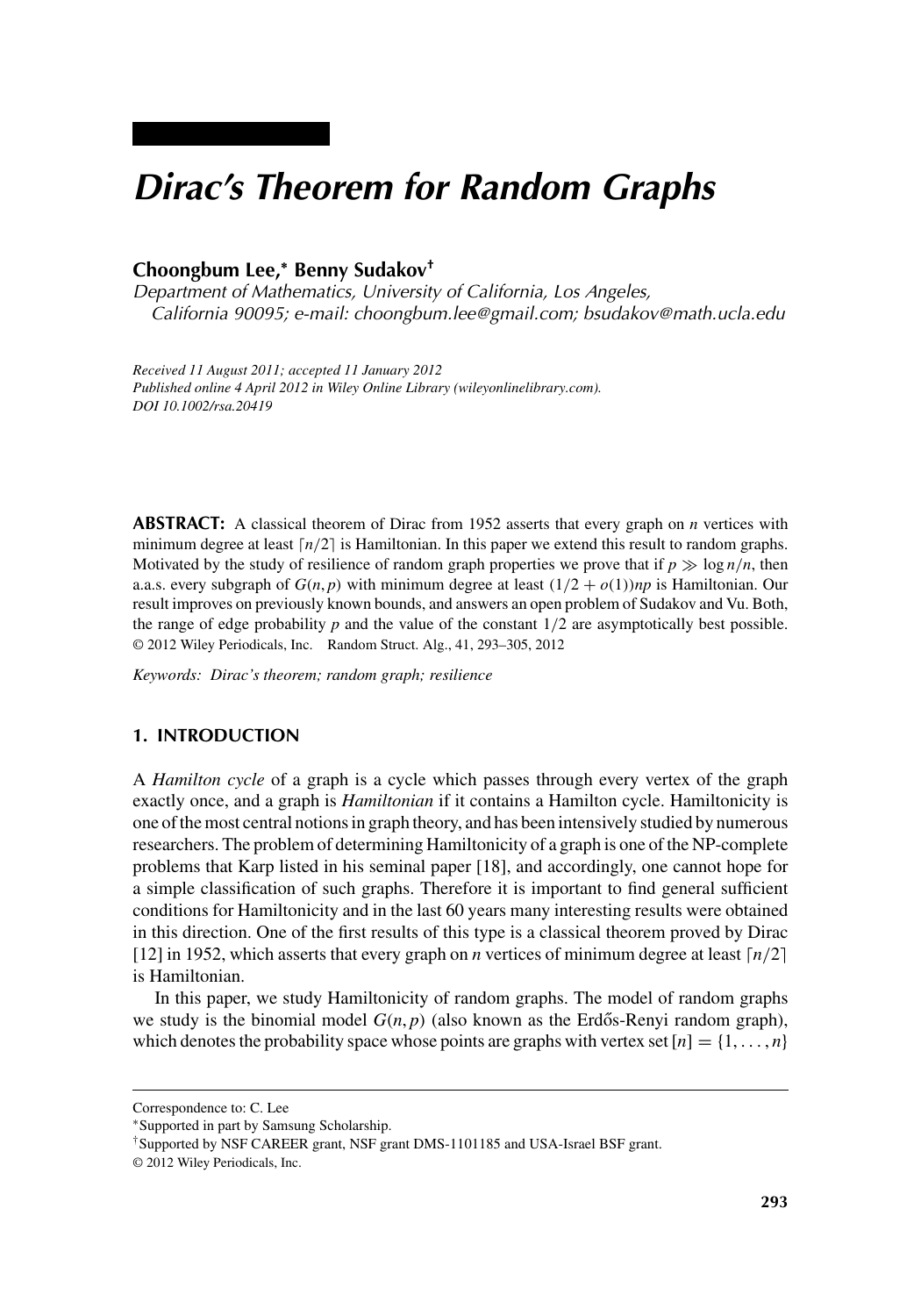where each pair of vertices forms an edge randomly and independently with probability *p*. We say that  $G(n, p)$  possesses a graph property  $P$  *asymptotically almost surely*, or a.a.s. for brevity, if the probability that  $G(n, p)$  possesses  $P$  tends to 1 as *n* goes to infinity. The earlier results on Hamiltonicity of random graphs were proved by Pósa [25], and Korshunov [21]. Improving on these results, Bollobás [9], and Komlós and Szemerédi [20] proved that if  $p \geq (\log n + \log \log n + \omega(n))/n$  for some function  $\omega(n)$  that goes to infinity together with *n*, then  $G(n, p)$  is a.a.s. Hamiltonian. The range of *p* cannot be improved, since if  $p \leq (\log n + \log \log n - \omega(n))/n$ , then  $G(n, p)$  a.a.s. has a vertex of degree at most one.

Recently, in [27] the authors proposed to study Hamiltonicity of random graphs in more depth by measuring how strongly the random graphs possess this property. Let  $P$  be a monotone increasing graph property. Define the *local resilience* of a graph *G* with respect to  $P$  as the minimum number  $r$  such that by deleting at most  $r$  edges from each vertex of  $G$ , one can obtain a graph not having  $P$ . Using this notion, one can state the aforementioned Dirac's theorem as " $K_n$  has local resilience  $n/2$  with respect to Hamiltonicity". Sudakov and Vu [27] initiated the systematic study of resilience of random and pseudorandom graphs with respect to various properties, one of which is Hamiltonicity. In particular, they proved that if  $p > \log^4 n/n$ , then  $G(n, p)$  a.a.s. has local resilience at least  $(1/2 + o(1))np$  with respect to Hamiltonicity.

There are several other papers that studied local resilience of random graphs with respect to various properties. For example, Balogh, Csaba, and Samotij [3] studied the property of containing almost spanning trees of bounded degree, and Böttcher, Kohayakawa, and Taraz [8] studied the property of containing almost spanning subgraphs of bounded degree. There is also a similar concept called *global resilience*, where one measures the total number of edges that needs to be removed in order to obtain a graph without the given property. Global resilience of random graphs has also been studied for many properties; in fact, some results in this direction were obtained even before the concept has been first formalized in [27]. Haxell, Kohayakawa, and Łuczak [14, 15] studied it with respect to the property of containing a fixed length cycle, Dellamonica, Kohayakawa, Marciniszyn, and Steger [11] studied it with respect to the property of containing long cycles, and Alon and Sudakov [2] studied it with respect to increasing the chromatic number. Recently, Conlon and Gowers [10], and Schacht [26] independently obtained a breakthrough result which resolves several open problems in this area, one of which establishes the global resilience of random graphs with respect to containing fixed subgraphs. For other recent results on resilience, see [2,4,5,16,19,22,23].

The above mentioned result of Sudakov and Vu can be viewed as a generalization of Dirac's Theorem, since a complete graph is also a random graph  $G(n, p)$  with  $p = 1$ . This connection is very natural and in fact most of the resilience results can be viewed as a generalization of some classic graph theory result to random and pseudorandom graphs. Note that, the constant 1*/*2 in the resilience bound for Hamiltonicity cannot be further improved. To see this, consider a partition of the vertex set of a random graph into two parts of size *n/*2 and remove all the edges between these parts. Since the graph is random this removes roughly half of the edges incident with each vertex and makes the graph disconnected. However, things become unclear when one considers the range of *p*. Recall that Bollobás, and Komlós and Szemerédi's result mentioned above implies that if *p > C* log  $n/n$  for some  $C > 1$ , then  $G(n, p)$  is a.a.s. Hamiltonian. Therefore it is natural to believe, as was conjectured in [27], that  $G(n, p)$  has local resilience  $(1/2 + o(1))$ *np* with respect to Hamiltonicity already when  $p \gg \log n/n$ .

In addition to [27], several other results have been obtained on this problem. Frieze and Krivelevich [13] proved that there exist constants *C* and  $\varepsilon$  such that if  $p > C \log n/n$ , then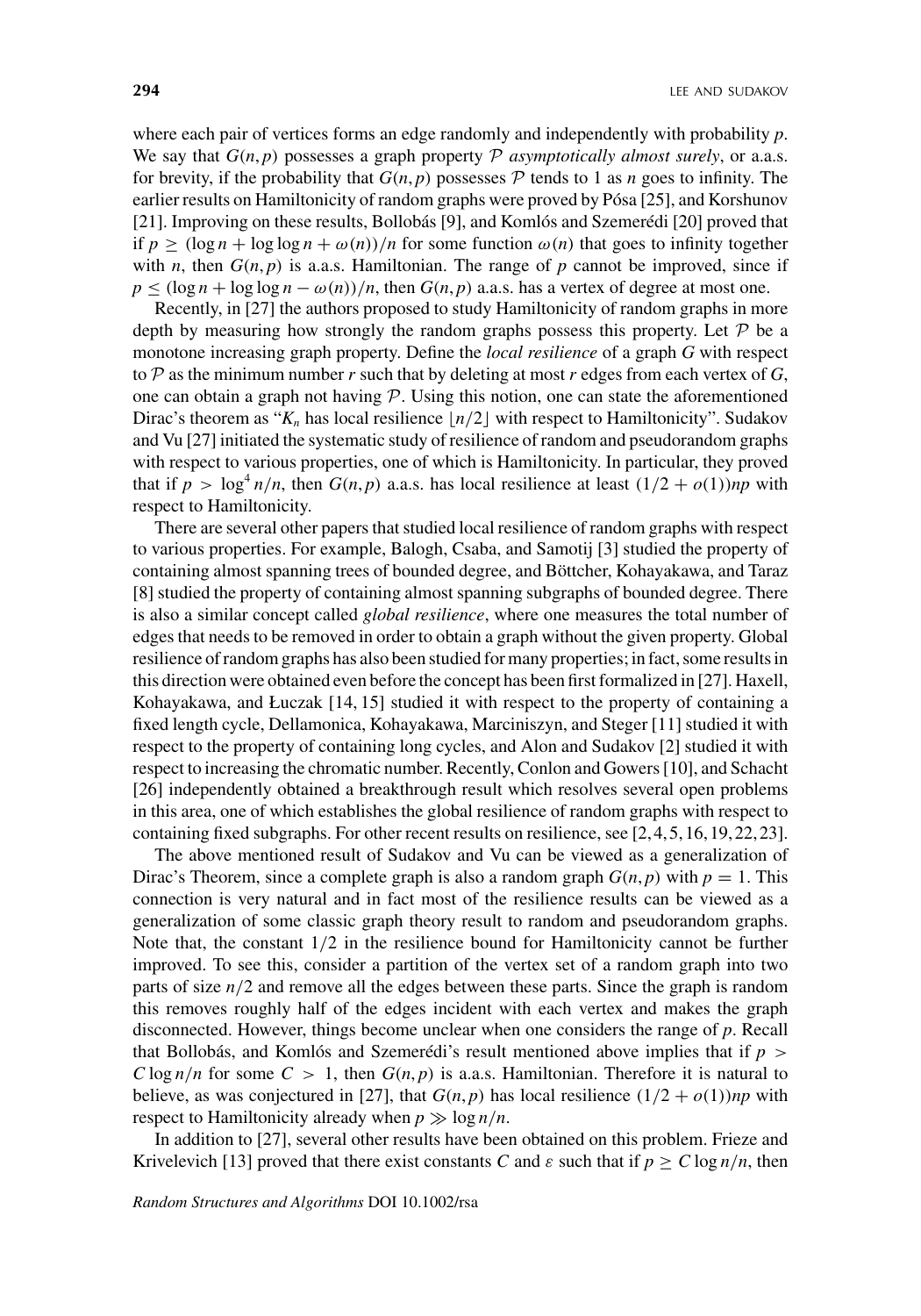*G(n*, *p)* a.a.s. has local resilience at least *εnp* with respect to Hamiltonicity. This result was improved by Ben-Shimon, Krivelevich, and Sudakov [6] who showed that for all *ε*, there exists a constant *C*, such that if  $p \ge C \log n/n$ , then  $G(n, p)$  has local resilience at least  $(1/6 - \varepsilon)$ *np*. In their recent paper [7], the same authors further improved this bound to  $(1/3 - \varepsilon)$ *np*. Our main theorem completely solves the resilience problem of Sudakov and Vu.

**Theorem 1.1.** For every positive  $\varepsilon$ , there exists a constant  $C = C(\varepsilon)$  such that for  $p \geq \frac{C \log n}{n}$ , a.a.s. every subgraph of  $G(n, p)$  with minimum degree at least  $(1/2 + \varepsilon)$ np is *Hamiltonian.*

As mentioned above, the constant  $1/2$  and the range of edge probability  $p$  are both asymptotically best possible.

**Notation.** A graph  $G = (V, E)$  is given by a pair of its vertex set  $V = V(G)$  and edge set  $E = E(G)$ . We sometimes use |*G*| to denote the order of the graph. For a subset *X* of vertices, we use  $e(X)$  to denote the number of edges within *X*, and for two sets *X*, *Y*, we use  $e(X, Y)$ to denote the number of edges  $\{x, y\}$  such that  $x \in X, y \in Y$  (note that  $e(X, X) = 2e(X)$ ). We use  $N(X)$  to denote the collection of vertices of  $V \setminus X$  which are adjacent to some vertex of *X*. For two graphs  $G_1$  and  $G_2$  over the same vertex set *V*, we define their intersection as  $G_1 \cap G_2 = (V, E(G_1) \cap E(G_2))$ , their union as  $G_1 \cup G_2 = (V, E(G_1) \cup E(G_2))$ , and their difference as  $G_1 \setminus G_2 = (V, E(G_1) \setminus E(G_2))$ 

When there are several graphs under consideration, to avoid ambiguity, we use subscripts such as  $N_G(X)$  to indicate the graph that we are currently interested in. We also use subscripts with asymptotic notations to indicate dependency. For example,  $\Omega_{\varepsilon}$  will be used to indicate that the hidden constant depends on  $\varepsilon$ . To simplify the presentation, we often omit floor and ceiling signs whenever these are not crucial and make no attempts to optimize absolute constants involved. We also assume that the order *n* of all graphs tends to infinity and therefore is sufficiently large whenever necessary. All logarithms will be in base  $e \approx 2.718$ .

## **2. PROPERTIES OF RANDOM GRAPHS**

In this section we develop some properties of random graphs. The following concentration result, Chernoff's bound (see, e.g., [1, Theorem A.1.12]), will be used to establish these properties.

**Theorem 2.1.** *Let ε be a positive constant. If X be a binomial random variable with parameters n and p, then*

$$
\mathbb{P}(|X - np| \ge \varepsilon np) \le e^{-\Omega_{\varepsilon}(np)}.
$$

*Also, for*  $\lambda \geq 3np$ ,

$$
\mathbb{P}(X - np \ge \lambda) \le e^{-\Omega(\lambda)}.
$$

We also state another useful concentration result that we will use later (see, e.g., [17, Theorem 2.10]). Let *A* and *A'* be sets such that  $A' \subseteq A$ . Let *B* be a fixed size subset of *A* chosen uniformly at random. Then the distribution of the random variable  $|B \cap A'|$  is called the *hypergeometric distribution*.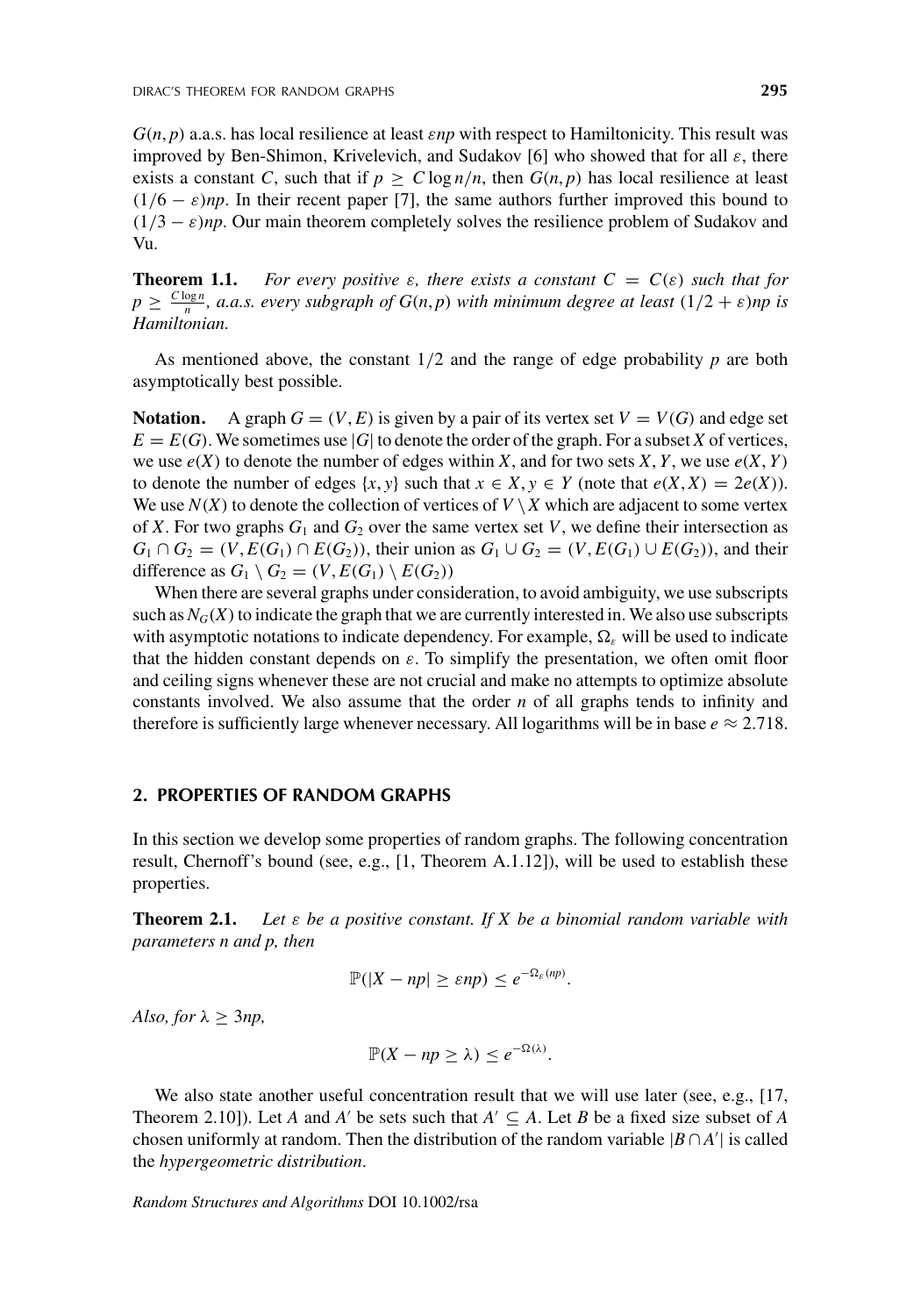**Theorem 2.2.** *Let ε be a fixed positive constant and let X be a random variable with hypergeometric distribution. Then,*

$$
\mathbb{P}(|X-\mathbb{E}[X]| \geq \varepsilon \mathbb{E}[X]) \leq e^{-\Omega_{\varepsilon}(\mathbb{E}[X])}.
$$

We first state two standard results on random graphs, which estimates the number of edges and the degree of vertices. We omit their proofs which consist of straightforward applications of Chernoff's inequality.

**Proposition 2.3.** *For every positive*  $\varepsilon$ *, there exists a constant C such that for*  $p \geq \frac{C \log n}{n}$ *<i>, the* random graph  $G = G(n, p)$  a.a.s. has  $e(G) = (1 + o(1))\frac{n^2p}{2}$  edges, and  $\forall v \in V$ ,  $(1 - \varepsilon)np \leq$  $deg(v) \leq (1 + \varepsilon)np$ .

**Proposition 2.4.** *Let*  $p \ge \log n/n$ , and  $\omega(n)$  be an arbitrary function which goes to infinity *as n goes to infinity. Then in*  $G = G(n, p)$ *, a.a.s. for every two subsets of vertices X and Y*,

 $e(X, Y) = |X||Y|p + o(|X||Y|p + \omega(n)n)$ .

It is well-known that random graphs have certain expansion properties, and that these properties are very useful in proving Hamiltonicity. Next proposition shows that the expansion property still holds even after removing some of its edges. Similar lemmas appeared in [22, 27].

**Proposition 2.5.** *For every positive*  $\varepsilon$ *, there exists a constant C such that for*  $p \geq \frac{C \log n}{n}$ *, the random graph*  $G = G(n, p)$  *a.a.s.* has the following property. For every graph  $\hat{H}$  of *maximum degree at most*  $(\frac{1}{2} - 2\varepsilon)$ *np, the graph*  $G' = G - H$  satisfies the following:

- *(i)* ∀*X* ⊆ *V*,  $|X|$  ≤  $(\log n)^{-1/4}p^{-1}$ ,  $|N_{G'}(X)| \geq (\frac{1}{2} + \varepsilon)|X|np$ ,
- *(ii)* ∀*X* ⊆ *V*,  $n(\log n)^{-1/2}$  ≤  $|X|$  ≤  $\frac{\varepsilon}{2}$ *n*,  $|N_{G'}(X)| \geq (\frac{1}{2} + \varepsilon)n$ , and
- *(iii) G is connected.*

*Proof.* Let *H* be a graph of maximum degree at most  $(\frac{1}{2} - 2\varepsilon)np$ , and let  $G' = G - H$ . *(i)* To prove *(i)*, it suffices to prove that a.a.s. for all *X* ⊆ *V* of size at most  $(\log n)^{-1/4}p^{-1}$ ,

$$
|N_G(X)| \ge (1 - \varepsilon)|X|np,
$$

since it will imply by the maximum degree condition of *H* that

$$
|N_{G'}(X)| \ge |N_G(X)| - \left(\frac{1}{2} - 2\varepsilon\right)np \cdot |X| \ge \left(\frac{1}{2} + \varepsilon\right)np \cdot |X|.
$$

Fix a set  $X \subseteq V$  of size  $|X| \leq (\log n)^{-1/4} p^{-1}$ . For each  $v \in V \setminus X$ , let  $Y_v$  be indicator random variable of the event that  $v \in N(X)$ . We have  $\mathbb{P}(Y_v = 1) = 1 - (1 - p)^{|X|} = (1 +$  $o(1)$ )|*X*|*p* (the estimate follows from the fact |*X*|*p* =  $o(1)$ ). Let  $Y = |N(X)| = \sum_{v \in V \setminus X} Y_v$ and note that

$$
\mathbb{E}[Y] = \sum_{v \in V \setminus X} \mathbb{P}(Y_v = 1) = (n - |X|)(1 + o(1))|X|p = (1 + o(1))|X|np.
$$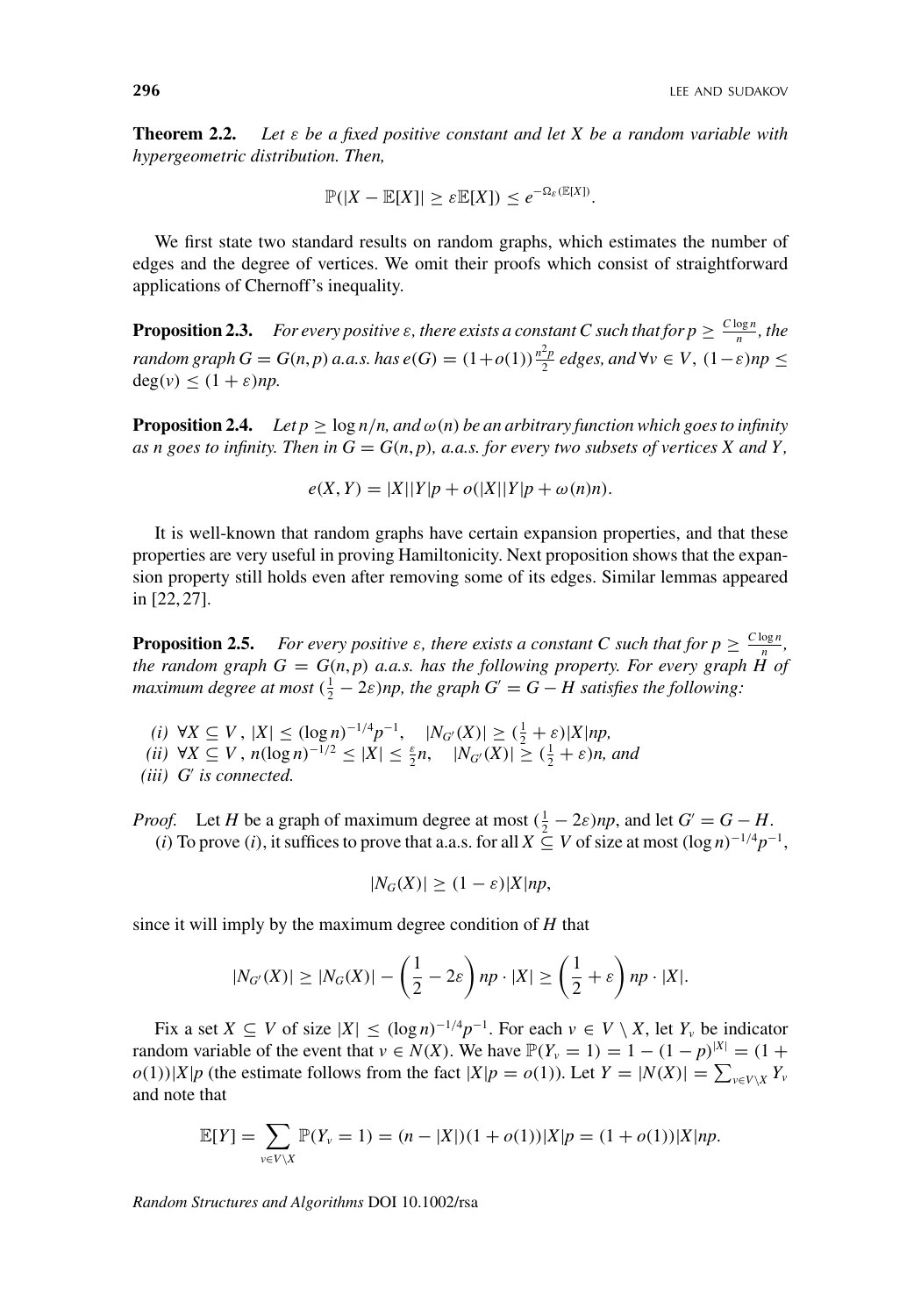Since the events  $Y_\nu$  are mutually independent, we can apply the Chernoff's inequality to get  $\mathbb{P}(|Y - \mathbb{E}[Y]| \ge (\varepsilon/2)\mathbb{E}[Y]) \le e^{-\Omega_{\varepsilon}(\mathbb{E}[Y])}$ . Combine this with the estimate on  $\mathbb{E}[Y]$  and we have,

$$
\mathbb{P}(Y \leq (1-\varepsilon)|X|np) \leq e^{-\Omega_{\varepsilon}(\mathbb{E}[Y])} = e^{-\Omega_{\varepsilon}(|X|np)},
$$

for large enough *n*. Since  $np \ge C \log n$ , the probability that  $Y = |N(X)| < (1 - \varepsilon)|X|np$ is  $e^{-\Omega_{\varepsilon}(|X|np)} = n^{-C'|X|}$ , where  $C' = C'(\varepsilon, C)$  can be made arbitrarily large by choosing constant *C* appropriately.

Taking the union bound over all choices of *X*, we get

$$
\sum_{1 \leq |X| \leq (\log n)^{-1/4} p^{-1}} n^{-C'|X|} \leq \sum_{k=1}^n {n \choose k} n^{-C'k} \leq \sum_{k=1}^n \left(\frac{en}{k} \cdot n^{-C'}\right)^k = o(1),
$$

which establishes our claim.

(ii) We will first prove that a.a.s. for every pair of disjoint sets *X*, *Y* of sizes  $n(\log n)^{-1/2}$  <  $|X| \leq \frac{\varepsilon n}{2}$  and  $|Y| \geq (\frac{1}{2} - \frac{3\varepsilon}{2})n$ ,

$$
e_G(X,Y) \ge \left(1 - \frac{\varepsilon}{2}\right)|X||Y|p > \left(\frac{1}{2} - 2\varepsilon\right)|X|np.
$$
 (1)

Indeed, let *X*, *Y* be a fixed pair of disjoint sets such that  $n(\log n)^{-1/2} \leq |X| \leq \frac{\varepsilon n}{2}$  and  $|Y| \geq (\frac{1}{2} - \frac{3\varepsilon}{2})n$ . Then  $\mathbb{E}[e_G(X, Y)] = |X||Y|p$  and by Chernoff's inequality,

$$
\mathbb{P}(e_G(X,Y) \leq (1-\varepsilon/2)|X||Y|p) < e^{-\Omega_{\varepsilon}(|X||Y|p)} \leq e^{-\Omega_{\varepsilon}(n(\log n)^{1/2})}.
$$

Since there are at most  $2^{2n}$  possible choices of the pairs *X*, *Y* and the probability above is  $\ll 2^{-2n}$ , taking the union bound will give our conclusion.

Condition on the event that  $(1)$  holds, and assume that there exists a set  $X$  of size  $n(\log n)^{-1/2} \le |X| \le \frac{\varepsilon n}{2}$  which has less than  $(\frac{1}{2} + \varepsilon)n$  neighbors in *G*'. Then there exists a set *Y* of size at least  $|Y| \ge n - (\frac{1}{2} + \varepsilon)n - |X| \ge (\frac{1}{2} - \frac{3\varepsilon}{2})n$  disjoint from *X* such that there are no edges between *X* and *Y* in *G* . However, this gives us a contradiction to (1) since

$$
0 = e_{G'}(X, Y) \ge e_G(X, Y) - \left(\frac{1}{2} - 2\varepsilon\right) np \cdot |X| > 0.
$$

(iii) Condition on the event that  $(i)$  and  $(ii)$  holds, and assume that  $G'$  is not connected. Let *X* be a set of vertices which induces a connected component in *G*', and let  $Y = V \setminus X$ . By part (*i*), we know that  $|X| \ge (\log n)^{-1/4} p^{-1} \cdot \frac{np}{2} = \frac{1}{2} n (\log n)^{-1/4}$ , and then by part (*ii*), we know that  $|X| > \frac{n}{2}$ . On the other hand, since *Y* must also contain a connected component, the same estimate must hold for *Y* as well. However this cannot happen since the total number of vertices is  $n$ . Therefore,  $G'$  is connected.  $\blacksquare$ 

## **3. ROTATION AND EXTENSION**

Our main tool in proving Hamiltonicity is Pósa's rotation-extension technique (see [25] and [24, Ch. 10, Problem 20]). We start by briefly discussing this powerful tool which exploits the expansion property of a graph, in order to find long paths and/or cycles.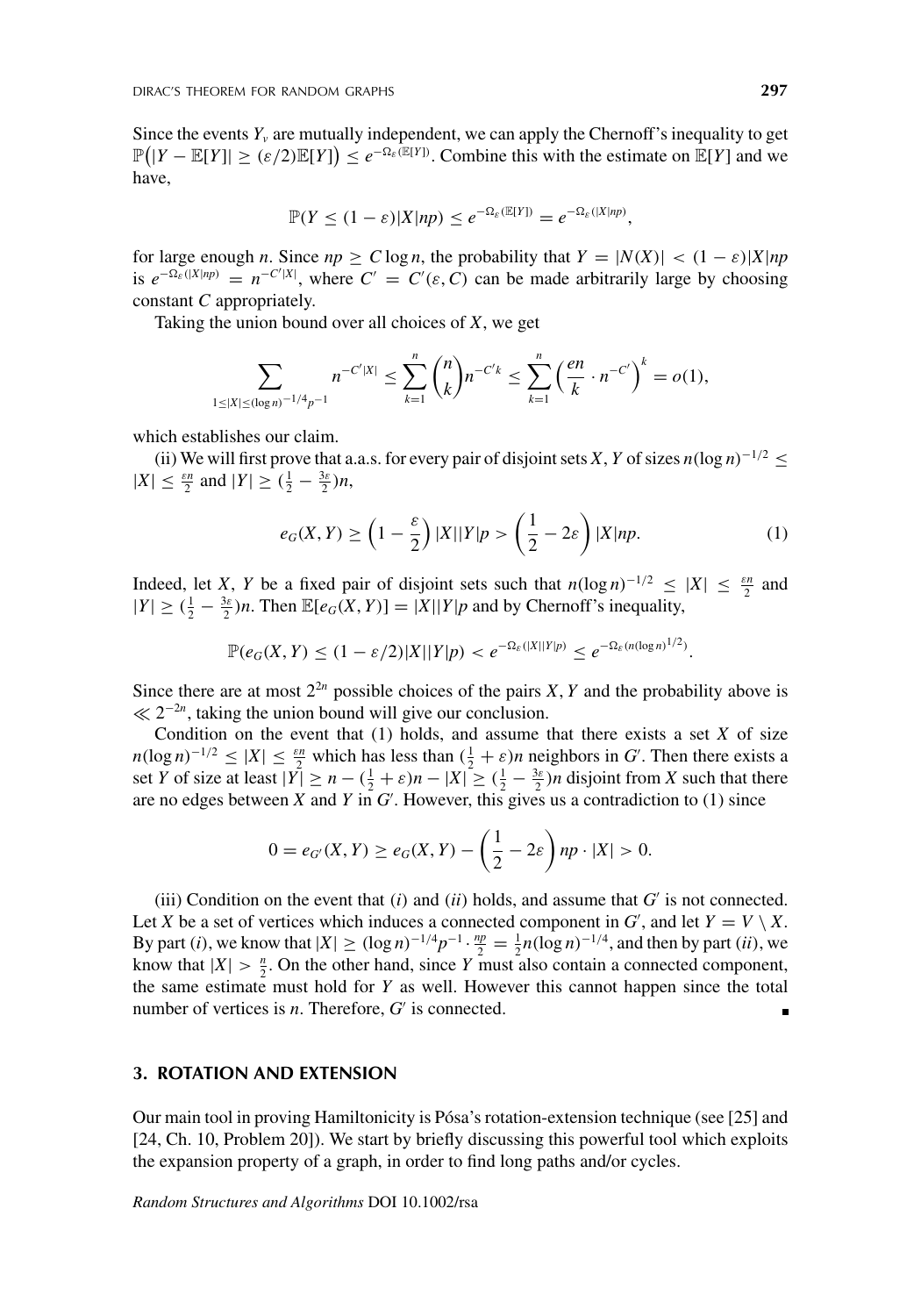

Let *G* be a connected graph and let  $P = (v_0, \ldots, v_\ell)$  be a path on some subset of vertices of *G* (*P* is not necessarily a subgraph of *G*). If {*v*<sub>0</sub>, *v*<sub> $\ell$ </sub>} is an edge of *G*, then we can use it to close *P* into a cycle. Since *G* is connected, either the graph  $G \cup P$  is Hamiltonian, or there exists a longer path in this graph. In the second case, we say that we *extended* the path *P*.

Assume that we cannot directly extend *P* as above, and assume that *G* contains an edge of the form  $\{v_0, v_i\}$  for some *i*. Then  $P' = (v_{i-1}, \ldots, v_0, v_i, v_{i+1}, \ldots, v_\ell)$  forms another path of length  $\ell$  in  $G \cup P$  (see Fig. 1). We say that P' is obtained from P by a *rotation* with *fixed endpoint v*<sub>0</sub>, *pivot point v<sub>i</sub>*, and *broken edge*  $\{v_{i-1}, v_i\}$ . Note that after performing this rotation, we can now close a cycle of length  $\ell$  also using the edge  $\{v_{i-1}, v_{\ell}\}\$ if it exists in *G*. As we perform more and more rotations, we will get more such candidate edges (call them *closing edges*). The rotation-extension technique is employed by repeatedly rotating the path until one can find a closing edge in the graph *G* thereby extending the path.

Let  $P''$  be a path obtained from  $P$  by several rounds of rotations. An important observation which we later will use is that for an interval  $I = (v_i, \ldots, v_k)$  of vertices of  $P(0 \leq j < k \leq \ell)$ , if no edges of *I* were broken during these rotations, then *I* appears in  $P''$  either exactly as it does in *P*, or in the reversed order.

We will use rotations and extension as described above to prove our main theorem. The main technical twist is to split the given graph into two graphs, where the first graph will be used to perform rotations and the second graph to perform extensions. Similar ideas, such as *sprinkling*, has been used in proving many results on Hamiltonicity of random graphs. The one which is closest to our implementation, appears in the recent paper of Ben-Shimon, Krivelevich, and Sudakov [7].

In the following two subsections, we prove that our random graph indeed contains subgraphs which can perform these two roles of rotation and extension. All the graphs that we study from now on are defined over the same vertex set, and we will use this fact without further mentioning.

#### **3.1. Rotation**

**Definition 3.1.** Let  $\delta$  be a positive constant. We say that a connected graph *G* on *n* vertices has property  $\mathcal{RE}(\delta)$  if one of the following holds for every path *P* (not necessarily a subgraph of *G*): (i) there exists a path longer than *P* in the graph  $G \cup P$ , or (ii) there exists a set of vertices  $S_P$  of size at least  $|S_P| \geq \delta n$  such that for every vertex  $v \in S_P$ , there exists a set  $T_v$ of size  $|T_v| \geq \delta n$  such that for every  $w \in T_v$ , there exists a path of the same length as P in *G* ∪ *P* over the vertex set  $V(P)$  which starts at *v* and ends at *w*.

Informally, a graph has property RE*(δ)* if every path is extendable to a longer path, or can be rotated in many different ways. The next lemma, which is the most crucial ingredient of our proof, asserts that we can find a graph with property  $\mathcal{RE}(\frac{1}{2} + \varepsilon)$  in random graphs even after deleting some of its edges.

**Lemma 3.2.** *For every positive*  $\varepsilon$ *, there exists a constant*  $C = C(\varepsilon)$  *such that for*  $p \geq \frac{C \log n}{n}$ *, the random graph*  $G = G(n, p)$  *a.a.s. has the following property: for every graph*  $H$  *of maximum degree at most*  $(\frac{1}{2} - 2\varepsilon)np$ , the graph  $G' = G - H$  satisfies  $\mathcal{RE}(\frac{1}{2} + \varepsilon)$ .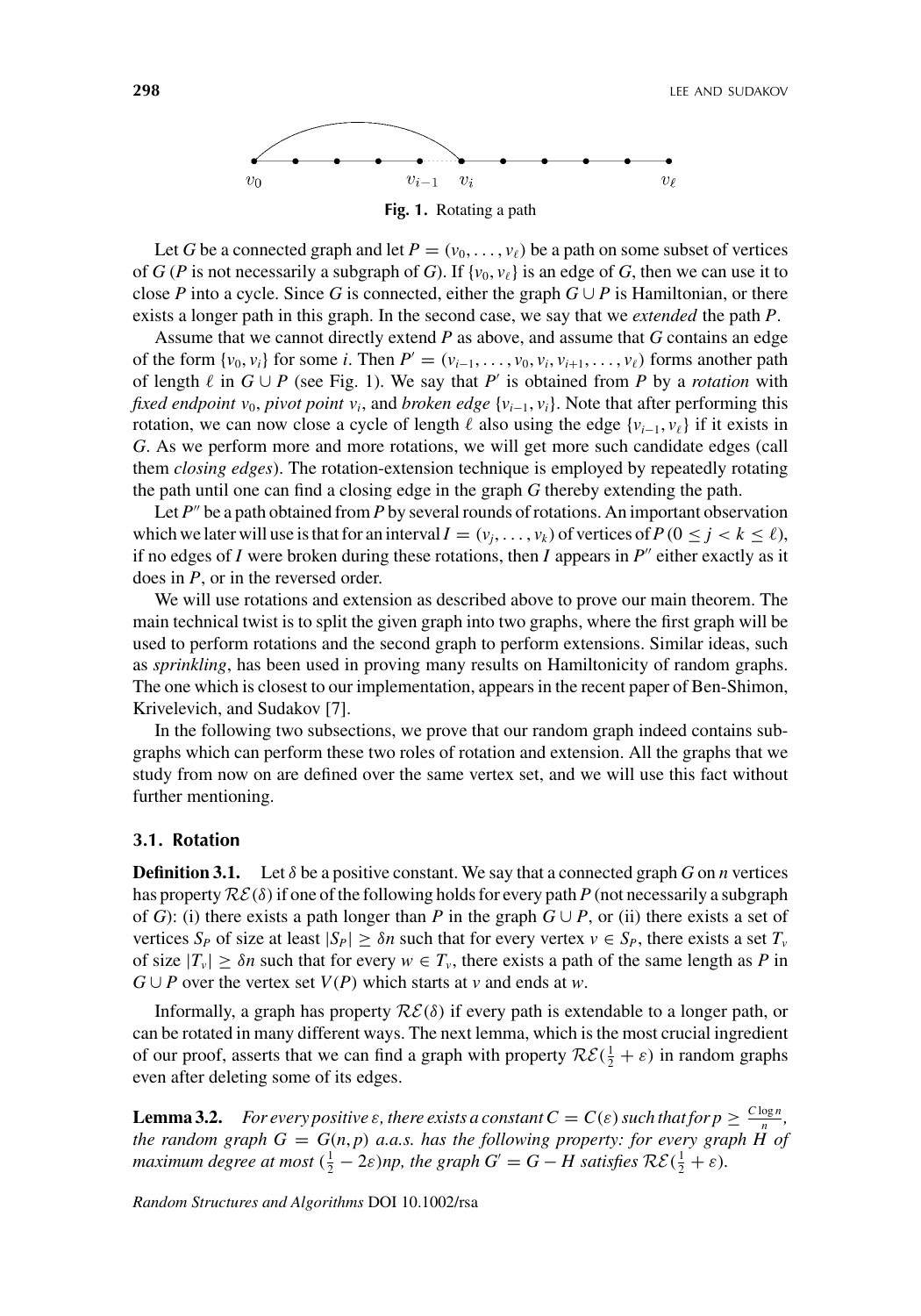*Proof.* Let *C* be a sufficiently large constant such that the assertions of Propositions 2.3– 2.5 a.a.s. hold, and condition on all of these events. Let *H* be a subgraph of  $G(n, p)$  which has maximum degree at most  $(\frac{1}{2} - 2\varepsilon)np$ , and let  $G' = G - H$ . By Proposition 2.3, we know that *G'* has minimum degree at least  $(\frac{1}{2} + \varepsilon)np$ , and by Proposition 2.5 (iii), we know that *G*' is connected. We want to show that  $G' \in \mathcal{RE}(\frac{1}{2} + \varepsilon)$  for all choices of *H*. Consider a path  $P = (v_0, \ldots, v_\ell)$ . If there exists a path longer than *P* in  $G \cup P$ , then there is nothing to prove. Thus we may assume that this is not the case. For a set  $Z \subseteq V(P)$ , let  $Z^+ = \{v_{i+1} | v_i \in Z\}$ and  $Z^{-} = \{v_{i-1}|v_i \in Z\}$ . For a vertex *z*, let  $z^{-}$  be the vertex in  $\{z\}^{-}$  and similarly define  $z^{+}$ .

#### **Step 1.** *Initial rotations*

First we show that there exists a set *X* of linear size such that for all  $v \in X$ , there exists a path of length  $\ell$  starting at *v* and ending at  $v_l$ . Such *X* will be constructed iteratively. In the beginning, let  $X_0 = \{v_0\}$ . Now suppose that we have constructed sets  $X_i$  of sizes  $4^{-i}(np)^i$  up to some nonnegative *i*. If  $4^{-i}(np)^i \leq \max\{1, (\log n)^{-1/4}p^{-1}\}$ , then either by the minimum degree of *G'* (in case, when  $|X_i| = 1$ ) or by Proposition 2.5 (i), we know that  $|N_{G'}(X_i)| \geq (\frac{1}{2} + \varepsilon)|X_i|$  *np*. We must have  $N_{G'}(X_i) \subseteq P$  as otherwise we can find a path longer than *P*. Consequently, we can rotate the endpoints  $X_i$  using the vertices in  $N_{G'}(X_i)$ as pivot points. If a vertex  $w \in N_{G'}(X_i)$  does not belong to any of  $X_j, X_j^-, X_j^+$  for  $j < i$ , then both edges of the path *P* incident with *w* were not broken in the previous rotations. Hence, using *w* as a pivot point, we get either *w*<sup>−</sup> or *w*<sup>+</sup> as a new endpoint (see the discussion at the beginning of the section). Therefore, at most two such pivot points can give rise to a same new endpoint, and we obtain a set  $X_{i+1}$  of size at least

$$
\begin{aligned} |X_{i+1}| &\geq \frac{1}{2} \left( |N_{G'}(X_i)| - 3 \sum_{j=0}^i |X_j| \right) \\ &\geq \frac{1}{2} \left( \left( \frac{1}{2} + \varepsilon \right) \left( \frac{np}{4} \right)^i np - o((np)^{i+1}) \right) \geq \left( \frac{1}{4} \right)^{i+1} (np)^{i+1}, \end{aligned}
$$

where  $\sum_{j=0}^{i} |X_j| = o((np)^{i+1})$  since  $|X_j| = (np/4)^j$  and  $np \ge C \log n$ . Repeat the argument above until at step *t* we have a set of endpoints  $X_t$  of size at least  $(\log n)^{-1/4}p^{-1}$ , and redefine *X<sub>t</sub>* by arbitrarily taking a subset of this set of size  $|X_t| = \max\{1, (\log n)^{-1/4}p^{-1}\}\$  (note that  $t \leq \frac{\log n}{\log(np/4)} \leq \frac{\log n}{\log \log n}$  for  $C \geq 4$ ). Apply the same argument as above to  $X_t$  to find a set of endpoints of size at least max $\{\frac{np}{4}, \frac{n}{\log^{1/2}n}\}$ . Again, if necessary, redefine  $X_{t+1}$  to be an arbitrary subset of this set of size  $|X_{t+1}| = n/\log^{1/2} n$ , and repeat the argument above one more time, now using the second part of Proposition 2.5 instead of the first part to get  $|N_{G'}(X_{t+1})| \geq (\frac{1}{2} + \varepsilon)n$ . In the end, we obtain a set  $X_{t+2}$  of size at least

$$
|X_{t+2}| \geq \frac{1}{2} \left( |N_{G'}(X_{t+1})| - 3 \sum_{j=1}^{t+1} |X_j| \right) \geq \frac{n}{4}.
$$

#### **Step 2.** *Terminal rotation*

Let  $X = X_{t+2}$  be the set of size at least  $\frac{n}{4}$  that we constructed in Step 1. We will show that another round of rotation gives at least  $(\frac{1}{2} + \varepsilon)n$  endpoints. Let *Y* be the set of all endpoints that we obtain by rotating *X* one more time (note that *Y* can contain vertices from *X*).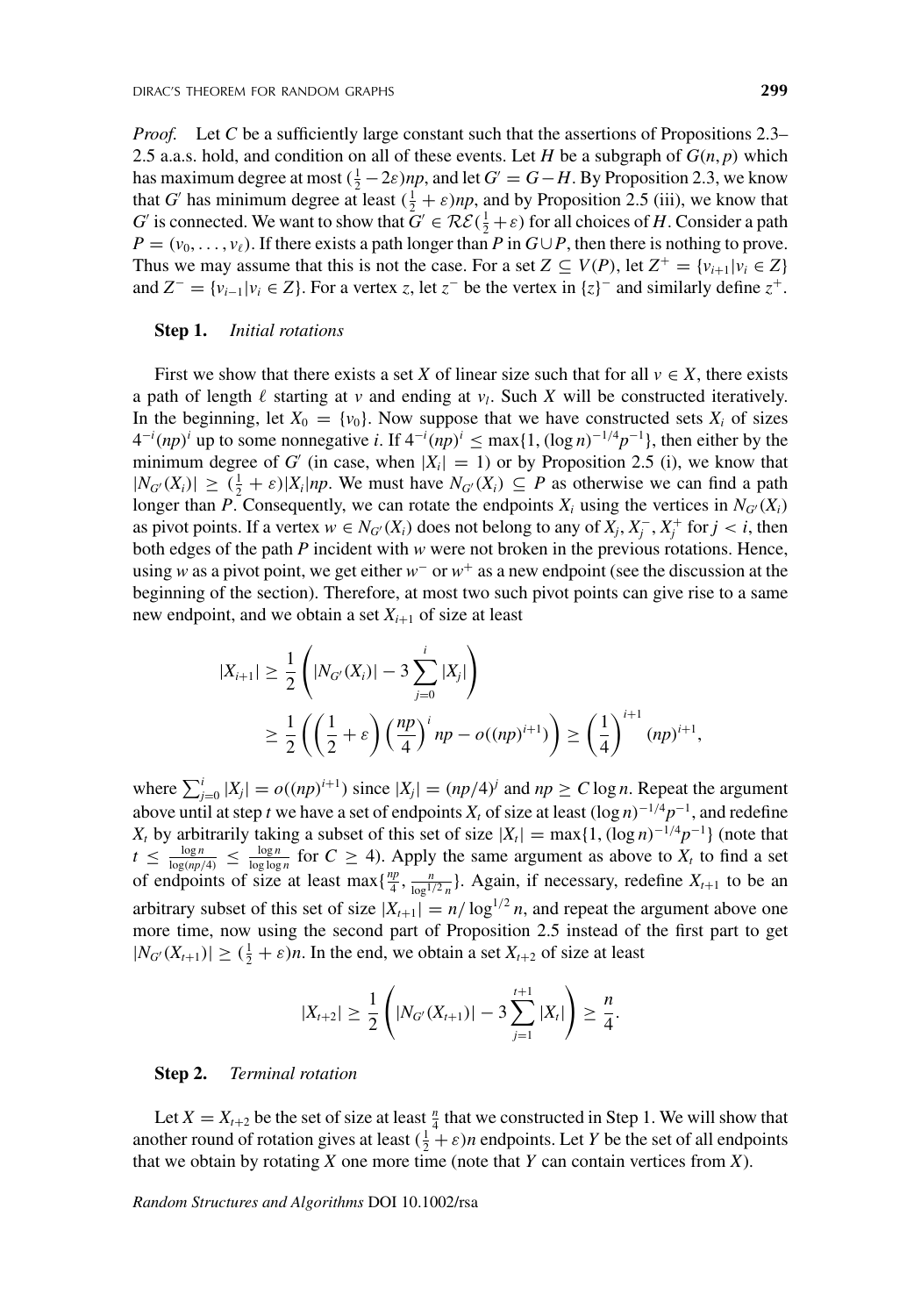Partition the path *P* into  $k = \frac{\log n}{(\log \log n)^{1/2}}$  intervals  $P_1, \ldots, P_k$  whose lengths are either  $\lfloor \frac{|P|}{k} \rfloor$  or  $\lceil \frac{|P|}{k} \rceil$ . Every vertex *w* ∈ *X* was obtained by *t* + 2 rotations which broke *t* + 2 edges of *P*. If the interval  $P_i$  contains none of these edges then the path from *w* to  $v_l$  must traverse  $P_i$  exactly in the same order as in  $P$ , or in the reverse order (see the discussion at the beginning of the section). Let  $\hat{X}_i$  be the collection of vertices of *X* which were obtained by rotation with some broken edges in *Pi*. Let *Xi*,<sup>+</sup> and *Xi*,<sup>−</sup> be the vertices of *X* such that  $P_i$  is unbroken and paths from these vertices to  $v_l$  traverses  $P_i$  in the original, and reverse order, respectively. Note that  $X = \hat{X}_i \cup X_{i,+} \cup X_{i,-}$  for all *i*.

The first key fact that we will now verify is that the set  $\hat{X}_i$  is small for most indices. Let *J* be the collection of indices which have  $|\hat{X}_i| \geq (\log \log n)^{-1/4}|X|$ . Since each vertex in *X* is obtained by at most  $\frac{\log n}{\log \log n} + 2 < 2 \frac{\log n}{\log \log n}$  rotations, we can count the total number of broken edges used for constructing all the points of *X* in two ways to get

$$
|J| \cdot (\log \log n)^{-1/4} |X| \le |X| \cdot \frac{2 \log n}{\log \log n},
$$

which implies  $|J| \leq 2 \log n / (\log \log n)^{3/4} = o(k)$ .

Our second key fact is that for a vertex  $v_j \in P_i$  and a vertex  $x \in X_{i,+}$ , if  $\{x, v_{j+1}\}$  is an edge of *G*<sup>'</sup>, then  $v_j \in Y$  (similarly, for  $x \in X_{i,-}$ , if  $\{x, v_{j-1}\}$  is an edge of *G*<sup>'</sup>, then  $v_j \in Y$ ). Therefore, for all *i*, there are no edges of *G'* between  $X_{i,+}$  and  $(P_i \cap P_i^+) \setminus Y^+$ , and between *X<sub>i*→</sub> and  $(P_i \cap P_i^-) \setminus Y^-$ . We will show that if  $|Y| \lt ( \frac{1}{2} + \varepsilon)n$ , then this cannot happen because we will have to remove too many edges incident to *X* from the graph *G* to form *G* .

The number of edges incident to *X* that we need to remove is at least,

$$
e_G(X, V \setminus P) + \sum_{i=1}^k (e_G(X_{i,-}, (P_i \cap P_i^-) \setminus Y^-) + e_G(X_{i,+}, (P_i \cap P_i^+) \setminus Y^+)).
$$

Since  $(P_i \cap P_i^-) \setminus Y^-$  and  $(P_i \setminus Y)^-$  differs by at most one element (similar for  $P_i^+$ ), the above expression is

$$
e_G(X, V \setminus P) + \sum_{i=1}^k (e_G(X_{i,-}, (P_i \setminus Y)^{-}) + e_G(X_{i,+}, (P_i \setminus Y)^{+}) + O(|X_{i,-}| + |X_{i,+}|)).
$$

By definition,  $|P_i| = |P|/k = O(\frac{n}{\log n} (\log \log n)^{1/2})$  and  $|X_{i,-}| = O(n)$ ,  $|X_{i,+}| = O(n)$ . Thus, we can use Proposition 2.4 to get

$$
|X| \cdot |V \setminus P| \cdot p + o(n^2p) + \sum_{i=1}^k \left( |X_{i,-}| \cdot |(P_i \setminus Y)^-| \cdot p + |X_{i,+}| \cdot |(P_i \setminus Y)^+| \cdot p + o\left(\frac{n^2p}{\log n} \cdot (\log \log n)^{1/2}\right) \right).
$$

Since *X* =  $\hat{X}_i$  ∪  $X_{i,+}$  ∪  $X_{i,-}$  and  $||P_i \setminus Y| - |(P_i \setminus Y)^-|| \le 1$  (also for  $(P_i \setminus Y)^+$ ), this equals to

$$
|X|\cdot |V\setminus P|\cdot p + \left(\sum_{i=1}^k |X\setminus \hat{X}_i|\cdot |P_i\setminus Y|\cdot p\right) + o(n^2p).
$$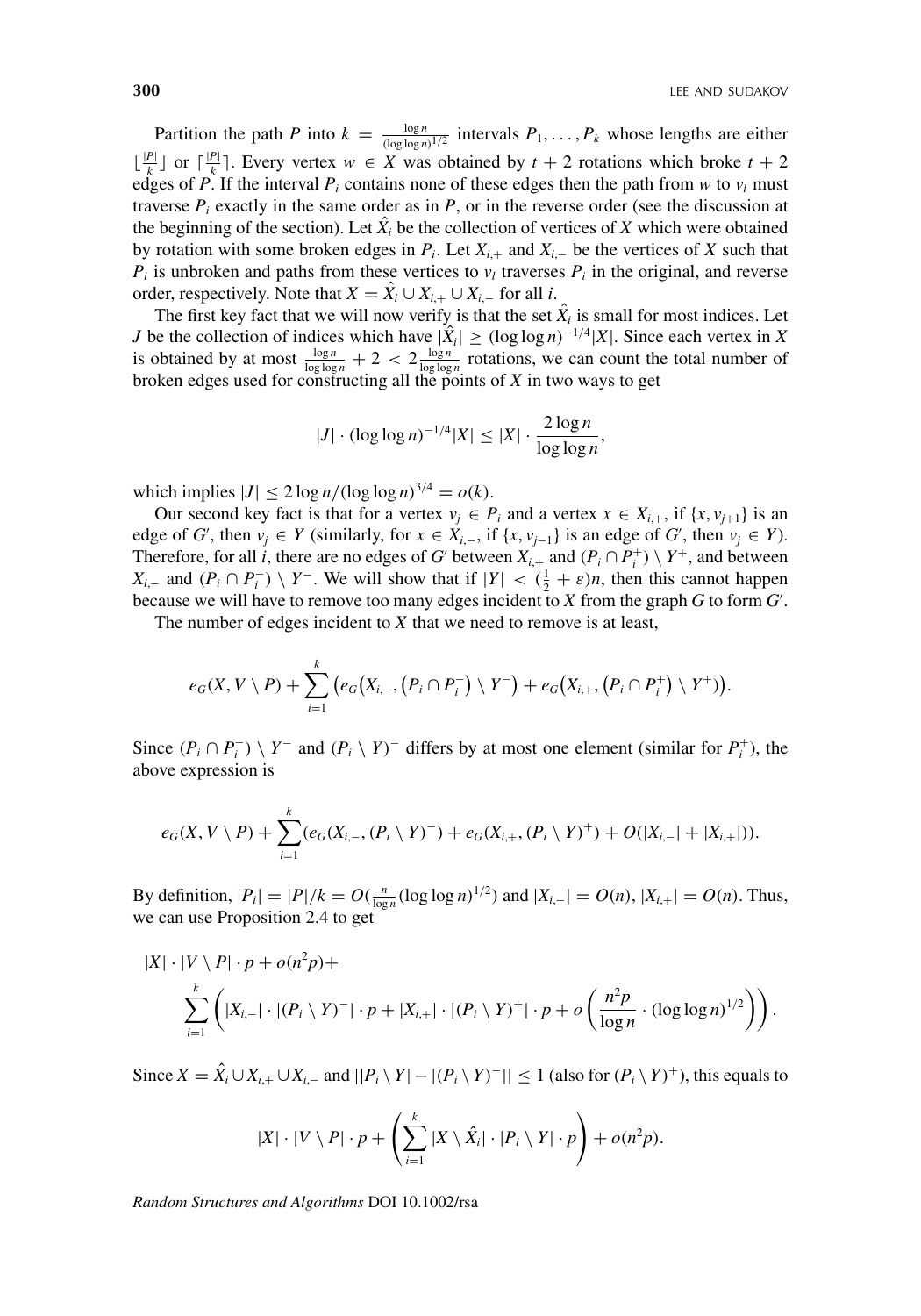As observed above,  $|X \setminus \hat{X}_i| = (1 - o(1))|X|$  for all but  $o(k)$  of indices *i*, and hence this expression becomes

$$
|X| \cdot |V \setminus P| \cdot p + |X|p \cdot \sum_{i=1}^k |P_i \setminus Y| - o(k) \cdot \frac{|P|}{k} |X|p + o(n^2p) = |X| \cdot |V \setminus Y| \cdot p + o(n^2p).
$$

On the other hand, this is at most the number of edges incident with *X* in the graph *H* which we removed, so it must be less than  $|X| \cdot (\frac{1}{2} - 2\varepsilon)np$ . Since  $|X| \ge n/4$ , we must have  $|V \setminus Y| \leq (\frac{1}{2} - 2\varepsilon + o(1))n$  and therefore  $|Y| \geq (\frac{1}{2} + \varepsilon)n$ .

#### **Step 3.** *Rotating the other endpoint*

In Steps 1 and 2, we constructed a set  $S_P$  of size  $|S_P| \ge (\frac{1}{2} + \varepsilon)n$  such that for all  $v \in S_P$ , there exists a path of length  $\ell$  which starts at *v* and ends at  $v_\ell$ . For each of these paths, we do the same process as in Steps 1 and 2, now keeping  $\nu$  fixed and rotating the other endpoint *v*<sub> $\ell$ </sub>. In this way we can construct the sets  $T_{\nu}$  required for the property  $\mathcal{RE}(\frac{1}{2} + \varepsilon)$ .

## **3.2. Extension**

In the previous subsection, we showed that random graphs contain subgraphs which can be used to perform the role of rotations. In this subsection, we show that there exist subgraphs which can perform the role of extensions.

**Definition 3.3.** Let  $\delta$  be a positive constant and let  $G_1$  be a graph on *n* vertices with property  $\mathcal{RE}(\delta)$ . We say that a graph  $G_2$  *complements*  $G_1$ , if for every path P over the same vertex set as  $G_1$  ( $P$  is not necessarily a subgraph of  $G_1$ ), either there exists a path longer than *P* in  $G_1 \cup P$ , or there exist vertices  $v \in S_P$  and  $w \in T_v$  such that  $\{v, w\}$  is an edge of  $G_1 \cup G_2$  (the sets  $S_P$  and  $T_\nu$  are defined as in Definition 3.1).

**Proposition 3.4.** *Let*  $\delta$  *be a fixed positive constant. For every*  $G_1 \in \mathcal{RE}(\delta)$  *and*  $G_2$ *complementing*  $G_1$ *, the union*  $G_1 \cup G_2$  *is Hamiltonian.* 

*Proof.* Let *P* be the longest path in  $G_1 \cup G_2$ . By the definition of  $\mathcal{RE}(\delta)$ , there exists a set *S<sub>P</sub>* such that for all  $v \in S_p$ , there exists a set  $T_v$  such that for all  $w \in T_v$ , there exists a path of the same length as  $P$  which starts at  $v$  and ends at  $w$ . By the definition of  $G_2$ , there exists  $v \in S_P$  and  $w \in T_v$  such that  $\{v, w\}$  is an edge of  $G_1 \cup G_2$ . Therefore we have a cycle of length |*P*| in  $G_1 \cup G_2$ . Either this cycle is a Hamilton cycle or it is disconnected to the rest of the graph, as otherwise it contradicts the assumption that *P* is the longest path. However, the latter cannot happen since the graph  $G_1$  is connected by the definition of  $\mathcal{RE}(\delta)$ . Thus we can conclude that the cycle we found is indeed a Hamilton cycle.

The next lemma is the main lemma of this subsection and says that the random graph complements all of its subgraphs with small number of edges.

**Lemma 3.5.** *For every fixed positive ε, there exist constants*  $\delta = \delta(\varepsilon)$  *and*  $C = C(\varepsilon)$ *such that*  $G = G(n, p)$  *a.a.s.* has the following property: for every graph H of maximum *degree at most*  $(\frac{1}{2} - \varepsilon)np$ , the graph  $G' = G - H$  complements all graphs  $R \subseteq G$  which *satisfy*  $RE(\frac{1}{2} + \tilde{\epsilon})$  *and have at most*  $\delta n^2 p$  *edges.*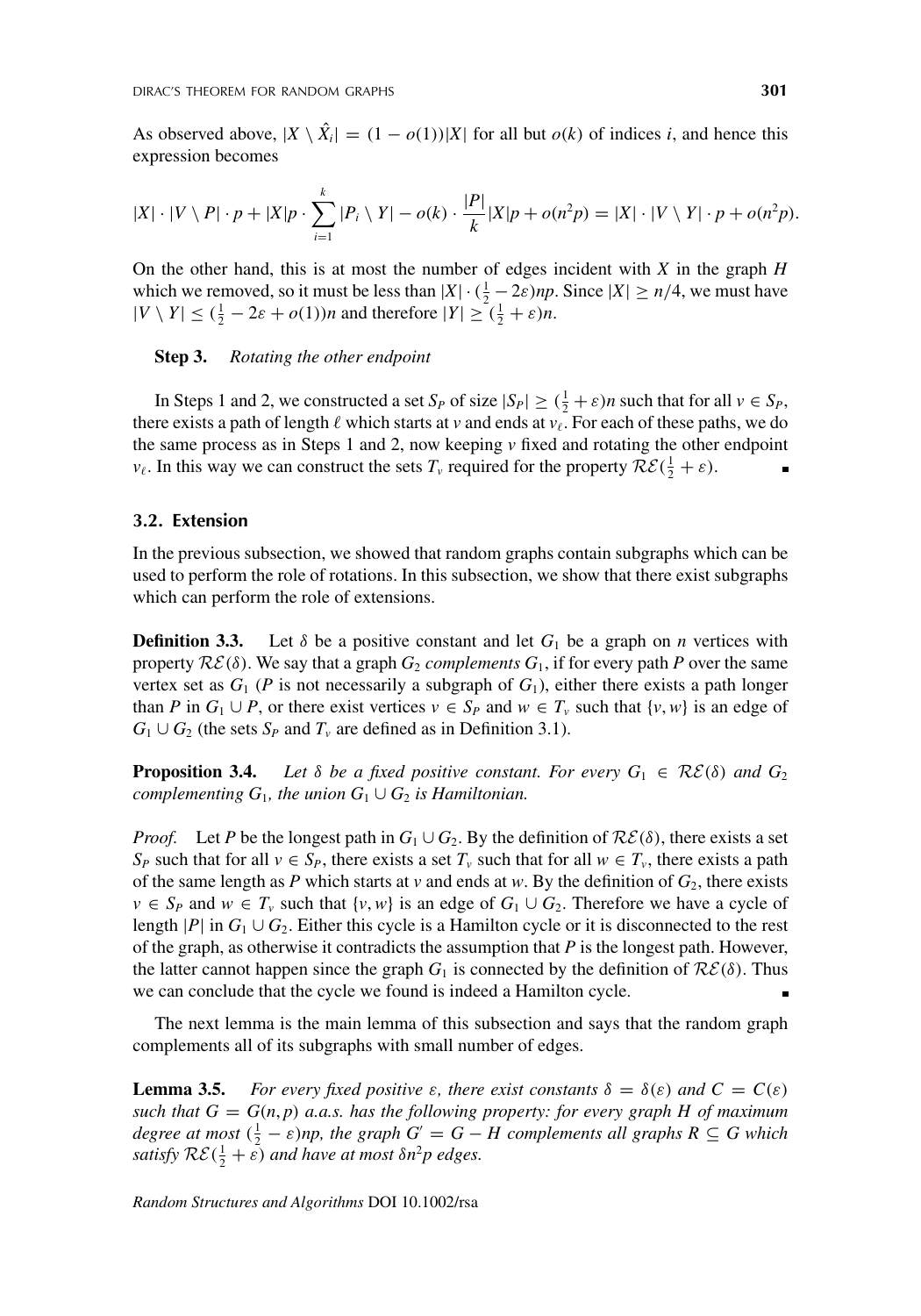*Proof.* Let G be the family of all subgraphs of G obtained by removing at most  $(\frac{1}{2} - \varepsilon)np$ edges incident to each vertex. The probability that the assertion of the lemma fails is

$$
\mathbb{P} = \mathbb{P}\left(\bigcup_{R \in \mathcal{RE}(\frac{1}{2}+\varepsilon), |E(R)| \le \delta n^2 p} (\{R \subseteq G\} \cap \{\text{some } G' \in \mathcal{G} \text{ does not complement } R\})\right)
$$
\n
$$
\le \sum_{R \in \mathcal{RE}(\frac{1}{2}+\varepsilon), |E(R)| \le \delta n^2 p} \mathbb{P}(\text{some } G' \in \mathcal{G} \text{ does not complement } R \mid R \subseteq G) \cdot \mathbb{P}(R \subseteq G),
$$
\n(2)

where the union (and sum) is taken over all labeled graphs *R* on *n* vertices which has property  $\mathcal{RE}(\frac{1}{2} + \varepsilon)$  and at most  $\delta n^2 p$  edges.

Let us first examine the term  $\mathbb{P}$  (some  $G' \in \mathcal{G}$  does not complement  $R | R \subseteq G$ ). Let  $R$  be a fixed graph with property  $\mathcal{RE}(\frac{1}{2} + \varepsilon)$ , and *P* be a fixed path on the same vertex set. The number of such paths is at most  $n \cdot n!$ , since there are *n* choices for the length of path *P* and there are at most  $n(n-1)...(n-i+1)$  paths of length  $i, 1 \le i \le n$ . If in  $R \cup P$  there is a path longer than *P*, then the condition of Definition 3.3 is already satisfied. Therefore we can assume that there is no such path in  $R \cup P$ . Then, by the definition of property  $\mathcal{RE}(\frac{1}{2} + \varepsilon)$ , we can find a set  $S_P$  and for every  $v \in S_P$  a corresponding set  $T_v$ , both of size  $(\frac{1}{2} + \varepsilon)n$ , such that for every  $w \in T_v$ , there exists a path of the same length as *P* in  $R \cup P$ which starts at *v* and ends at *w*. If there exists a vertex  $v \in S_P$  and  $w \in T_v$  such that  $\{v, w\}$ is an edge of *R*, then this edge is also in  $R \cup G'$  (for every  $G' \in \mathcal{G}$ ) and again Definition 3.3 is satisfied. If there are no such edges of *R*, then since *R* is a labeled graph, conditioned on  $R \subseteq G$ , each such pair of vertices is an edge in *G* independently with probability *p*. Let  $S'_p$ be an arbitrary subset of  $S_P$  of size  $\frac{\varepsilon}{2}n$ , and for each  $v \in S_P'$ , define  $T_v'$  to be the set  $T_v \setminus S_P'$ . Since  $|T_v'| \geq (\frac{1}{2} + \frac{\epsilon}{2})n$ , by Chernoff's inequality, for a fixed vertex  $v \in S_p'$ , the probability that in  $G(n, p)$  this vertex has less than  $\frac{1}{2}np$  neighbors in  $T'_{\nu}$  is at most  $e^{-\Omega_{\varepsilon}(np)}$ . Since  $S'_{p}$  is disjoint from all the sets  $T'_v$ , these events are independent for different vertices. Thus, using that  $|S'_P| = \frac{\varepsilon}{2}n$ , we can see that the probability that all vertices  $v \in S'_P$  have less than  $\frac{1}{2}np$ neighbors in  $T'_v$  is at most  $e^{-\Omega_{\varepsilon}(n^2 p)}$ .

Note that if some vertex  $v \in S_p'$  has at least  $\frac{1}{2}np$  neighbors in  $T_v'$ , then since every  $G' \in \mathcal{G}$ is obtained from *G* by removing at most  $(\frac{1}{2} - \varepsilon)n$  edges from each vertex, there must exist a vertex  $w \in T'_v$  such that  $\{v, w\}$  is an edge in *G*'. Therefore if some  $G' \in \mathcal{G}$  does not complement the graph *R*, then a.a.s. there exists some path *P* such that all vertices  $v \in S_p'$ have less than  $\frac{1}{2}np$  neighbors in  $T'_v$ . Taking the union bound over all choices of path *P*, we see that for large enough  $C = C(\varepsilon)$  and  $p \geq \frac{C \log n}{n}$ 

 $\mathbb{P}(\text{some } G' \text{ does not complement } R \mid R \subseteq G) \leq n \cdot n! \cdot e^{-\Omega_{\varepsilon}(n^2 p)} = e^{-\Omega_{\varepsilon}(n^2 p)}.$ 

Therefore in (2), the right hand side can be bounded by

$$
\mathbb{P} \leq e^{-\Omega_{\varepsilon}(n^2 p)} \cdot \sum_{R \in \mathcal{R} \mathcal{E}(\frac{1}{2} + \varepsilon), |E(R)| \leq \delta n^2 p} \mathbb{P}(R \subseteq G).
$$

Also note that for a fixed labeled graph *R* with *k* edges  $\mathbb{P}(R \subseteq G(n, p)) = p^k$ . Therefore, by taking the sum over all possible graphs *R* with at most  $\delta n^2 p$  edges, we can bound the probability that the assertion of the lemma fails by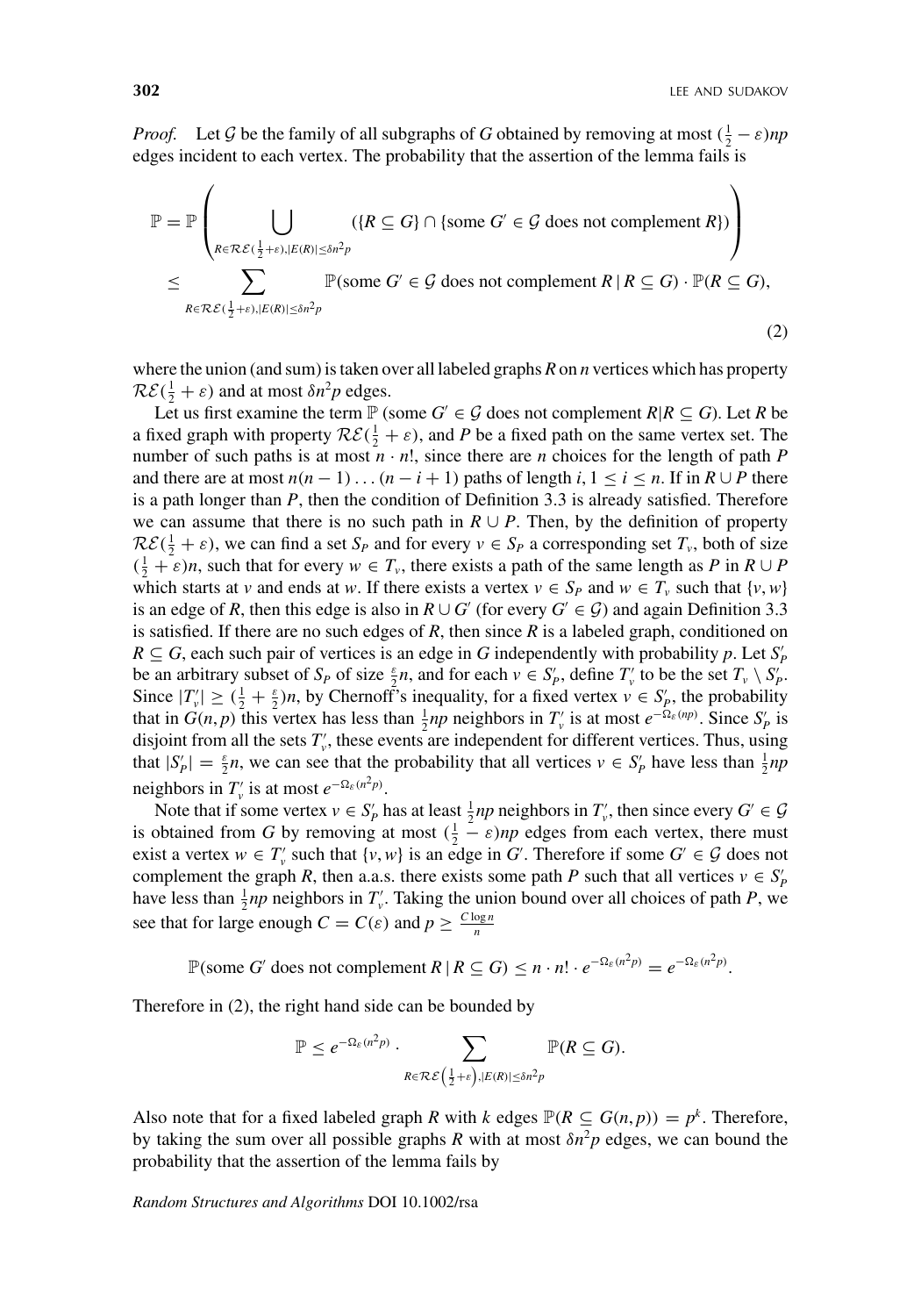$$
\mathbb{P} \leq e^{-\Omega_{\varepsilon}(n^2p)} \sum_{k=1}^{\delta n^2p} \binom{\binom{n}{2}}{k} p^k \leq e^{-\Omega_{\varepsilon}(n^2p)} \sum_{k=1}^{\delta n^2p} \left(\frac{en^2p}{k}\right)^k.
$$

For  $\delta \leq 1$ , the summand is monotone increasing in the range  $1 \leq k \leq \delta n^2 p$ , and thus we can take the case  $k = \delta n^2 p$  for an upper bound on every term. This gives

$$
\mathbb{P} \leq e^{-\Omega_{\varepsilon}(n^2p)} \cdot (\delta n^2p) \cdot (e\delta^{-1})^{\delta n^2p} = e^{-\Omega_{\varepsilon}(n^2p)} e^{O(\delta \log(1/\delta)n^2p)},
$$

which is  $o(1)$  for sufficiently small  $\delta$  depending on  $\varepsilon$ . This completes the proof.

## **4. PROOF OF THE MAIN THEOREM**

In this section we prove the main theorem. In view of Lemmas 3.2 and 3.5, we can find both the graphs we need to perform rotations and extensions. However, we cannot immediately apply the two lemmas together, since in order to have valid 'extensions' in Lemma 3.5, we need the 'rotation graph' to have at most  $\delta n^2 p$  edges. Thus to complete the proof, we find a 'rotation graph' which has at most  $\delta n^2 p$  edges.

**Lemma 4.1.** *For every positive*  $\varepsilon$  *and*  $\delta$  < 1*, there exists a constant*  $C = C(\varepsilon, \delta)$  *such that for*  $p \geq \frac{C \log n}{n}$ *, the random graph*  $G(n, p)$  *a.a.s. has the following property. For every graph H of maximum degree at most*  $(\frac{1}{2} - 3\varepsilon)$ *np, the graph G'* = *G*(*n, p*) − *H contains a subgraph with at most*  $\delta n^2 p$  *edges satisfying*  $\mathcal{RE}(\frac{1}{2} + \varepsilon)$ *.* 

*Proof.* Let *C'* be a sufficiently large constant such that for  $p \geq \frac{C' \log n}{n}$ , the assertions of Proposition 2.3 and Lemma 3.2 a.a.s. hold, and let  $C = C'/\delta$ . Let  $p' = \delta p$  and let  $\hat{G}$  be the graph obtained from  $G(n, p)$  by taking every edge of G independently with probability  $\delta$ . We want to analyze two properties of  $\hat{G}$  which together will imply our claim.

Call  $\hat{G}$  good if it has at most  $n^2p' = \delta n^2p$  edges, and all of its subgraphs obtained by removing at most  $(\frac{1}{2} - 2\varepsilon)np'$  edges incident to each vertex satisfy  $\mathcal{RE}(\frac{1}{2} + \varepsilon)$ . Otherwise call it *bad*. Note that by definition, the edge distribution of  $\hat{G}$  is identical to that of  $G(n, p')$ , and therefore by Proposition 2.3 and Lemma 3.2, the probability that  $\hat{G}$  is good is  $1 - o(1)$ . Let P be the collection of graphs G for which  $\mathbb{P}(\hat{G} \text{ is good} \mid G(n, p) = G) \geq \frac{3}{4}$ . Since

$$
o(1) = \mathbb{P}(\hat{G} \text{ is bad}) \geq \mathbb{P}(G(n,p) \notin \mathcal{P}) \cdot \mathbb{P}(\hat{G} \text{ is bad} \mid G(n,p) \notin \mathcal{P}) \geq \frac{1}{4} \mathbb{P}(G(n,p) \notin \mathcal{P}),
$$

we know that  $\mathbb{P}(G(n,p) \notin \mathcal{P}) = o(1)$ , or in other words,  $\mathbb{P}(G(n,p) \in \mathcal{P}) = 1 - o(1)$ . Thus from now on, we condition on the event that  $G(n, p) \in \mathcal{P}$ .

Let *H* be a graph over the same vertex set as  $G(n, p)$  which has maximum degree at most  $(\frac{1}{2} - 3\varepsilon)$ *np*. Using the concentration of hypergeometric distribution and taking union bound over all vertices of *H*, we have that with probability  $1-o(1)$  the graph  $\hat{G} \cap H$  has maximum degree at most  $(\frac{1}{2} - 2\varepsilon)np'$ .

For an arbitrary choice of *H*, since  $\hat{G}$  is good with probability at least  $\frac{3}{4}$ , and  $\hat{G} \cap H$  has maximum degree at most  $(\frac{1}{2} - 2\varepsilon)np'$  with probability  $1 - o(1)$ , there exists a choice of  $\hat{G}$ which satisfies these two properties. For such  $\hat{G}$ , by the definition of good, the graph  $\hat{G}$  − *H*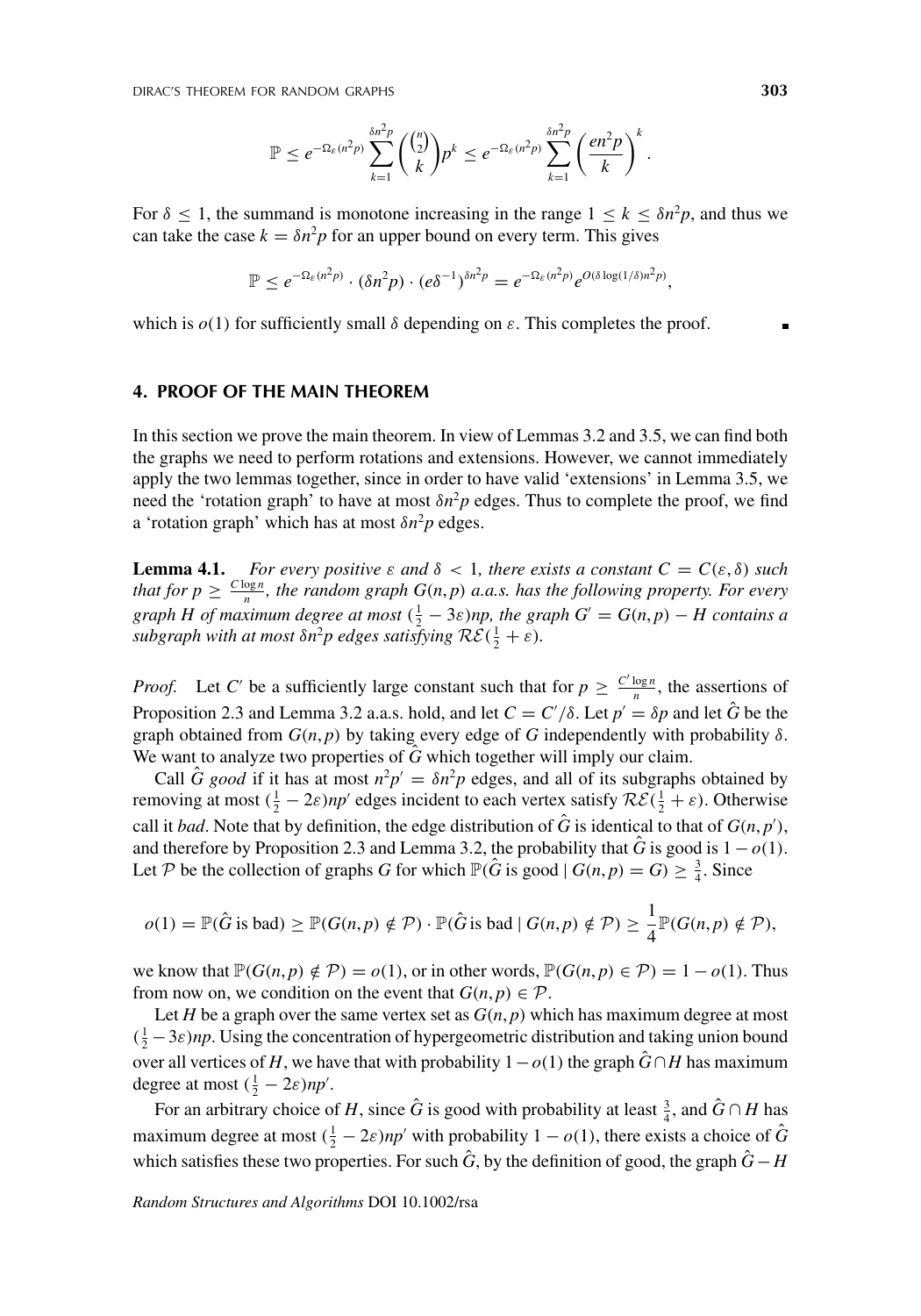satisfies  $\mathcal{RE}(\frac{1}{2} + \varepsilon)$ . Moreover,  $\hat{G}$  has at most  $\delta n^2 p$  edges and hence so does  $\hat{G} - H$ . Since  $G - H \subseteq G(n, p) - H$ , this proves the claim.

The main result of the paper easily follows from the facts we have established so far.

*Proof of Theorem 1.1.* Let  $\delta$  be sufficiently small and *C* be sufficiently large constants such that the random graph  $G = G(n, p)$  with  $p \ge \frac{C \log n}{n}$  a.a.s. satisfies Proposition 2.3 with *ε/*2 instead of *ε*, and the assertions of Lemmas 3.5 and 4.1 with *ε/*6 instead of *ε*. Condition on these events.

By Proposition 2.3,  $G(n, p)$  has maximum degree at most  $(1 + \frac{\varepsilon}{2})np$ , and thus every subgraph of  $G(n, p)$  of minimum degree at least  $(\frac{1}{2} + \varepsilon)np$  can be obtained by removing a graph *H* of maximum degree at most  $(\frac{1}{2} - \frac{\epsilon}{2})np$ . Thus it suffices to show that for every graph *H* on *n* vertices with maximum degree at most  $(\frac{1}{2} - \frac{\varepsilon}{2})np$ , the graph  $G(n, p) - H$  is Hamiltonian.

Let *H* be a graph as above. By Lemma 4.1, there exists a subgraph of  $G(n, p) - H$ which has at most  $\delta n^2 p$  edges and has property  $\mathcal{RE}(\frac{1}{2} + \frac{\varepsilon}{6})$ . By Lemma 3.5,  $G(n, p) - H$ complements this subgraph. Therefore, by Proposition 3.4,  $G(n, p) - H$  is Hamiltonian. ■

## **5. CONCLUDING REMARKS**

In this paper, we proved that when  $p \gg \log n/n$ , every subgraph of the random graph  $G(n, p)$ with minimum degree at least  $(1/2 + o(1))$ *np* is Hamiltonian. This shows that  $G(n, p)$  has local resilience  $(1/2 + o(1))$ *np* with respect to Hamiltonicity and positively answers the question of Sudakov and Vu. It would be very interesting to better understand the resilience of random graphs for values of edge probability more close to log *n/n*, which is a threshold for Hamiltonicity. To formalize this question we need some definitions from [7].

Let  $\mathbf{a} = (a_1, \ldots, a_n)$  and  $\mathbf{b} = (b_1, \ldots, b_n)$  be two sequences of *n* numbers. We write  $\mathbf{a} \leq \mathbf{b}$  if  $a_i \leq b_i$  for every  $1 \leq i \leq n$ . Given a labeled graph *G* on *n* vertices we denote its degree sequence by  $\mathbf{d}_G = (d_1, \ldots, d_n)$ .

**Definition 5.1.** Let  $G = ([n], E)$  be a graph. Given a sequence  $\mathbf{k} = (k_1, \ldots, k_n)$  and a monotone increasing graph property  $P$ , we say that  $G$  is **k**-resilient with respect to the property  $P$  if for every subgraph  $H \subseteq G$  such that  $\mathbf{d}_H \leq \mathbf{k}$ , we have  $G - H \in P$ .

It is an intriguing open problem to get a good characterization of sequences **k** such the random graph  $G(n, p)$  with  $p$  close to  $\log n/n$  is **k**-resilient with respect to Hamiltonicity. Some results in this direction were obtained in [7].

## **ACKNOWLEDGMENT**

We would like to thank Michael Krivelevich for inspiring discussions and conversations. We would also like to thank Alan Frieze and the two anonymous referees for their valuable remarks.

## **REFERENCES**

- [1] N. Alon and J. Spencer, The probabilistic method, 2nd edition, Wiley, New York, 2000.
- [2] N. Alon and B. Sudakov, Increasing the chromatic number of a random graph, J Comb 1 (2010), 345–356.